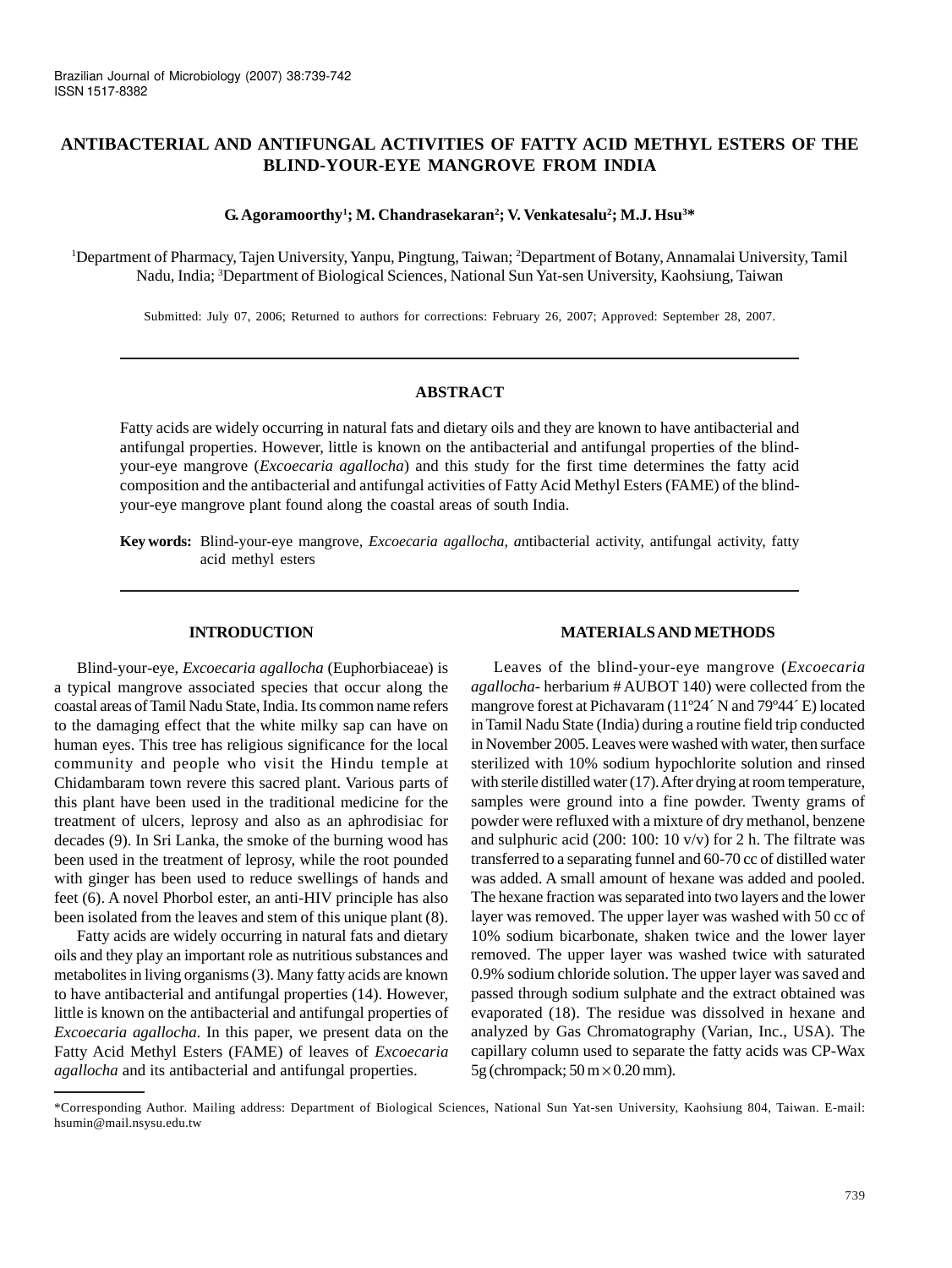The test solution was prepared with known weight of crude extracts, dissolved in 5% dimethyl sulphoxide. Sterile filter paper discs (Whatman No. 1; 6 mm) were impregnated with 20 µl of this extract (corresponding to 10, 5 and 2.5 mg of crude FAME extract respectively) and allowed to dry at room temperature. Four strains of Gram-positive bacteria (*Bacillus subtilis* NCIM 2063, *B. pumilus* NCIM 2327, *Micrococcus luteus* NCIM 2376, and *Staphylococcus aureus* NCIM 2901) and three strains of Gram-negative bacteria (*Pseudomonas aeruginosa* NCIM 5031, *Klebsiella pneumoniae* NICM 2957 and *Escherichia coli* NCIM 2256) obtained from the National Collection of Industrial Microorganisms (NCIM), Biochemical Sciences the National Chemical Laboratory at Pune (India) were used. The stock cultures were maintained on nutrient agar medium at 4ºC. Yeasts such as *Candida albicans*, *C. krusei, C. tropicalis* and *C. parapsilosis* were obtained from the Rajah Muthiah Medical College and Hospital (Annamalai University, India).

*In vitro* antibacterial activity was determined by using Mueller Hinton agar and Mueller Hinton broth. *In vitro* antifungal activity was determined by using antifungal assay agar, Sabouraud's dextrose agar and yeast nitrogen base (obtained from Himedia Ltd., Mumbai, India). The selected bacteria/yeasts (24 h culture) were mixed with physiological saline and the turbidity was adjusted to a Mac Farland turbidity standard of 0.5 by adding sterile physiological saline. The agar diffusion method was used for antibacterial and antifungal susceptibility tests (13). Plates were prepared by pouring freshly prepared Mueller Hinton agar for bacteria and antifungal assay agar for fungi into Petri plates and allowed to solidify, to which 0.1 ml of standardized inoculum suspension was poured and uniformly spread. The excess inoculum was drained and the plates were allowed to dry for 5 minutes, then the discs were placed on the inoculated agar. Ciprofloxacin (5 µg/disc) and Amphotericin B (100 units/disc) were used as positive control and 5% DMSO was used as negative control. The inoculated plates were incubated at 37ºC for 24 h (bacteria) and 28ºC for 48 h (yeasts).

Minimum inhibitory concentration of the FAME extract was tested in Mueller Hinton broth for bacteria and yeast nitrogen base for yeasts by two fold serial dilution method. The test extract was dissolved in 5% DMSO to obtain 4 mg stock solutions. 0.5mg of stock solution was incorporated into 0.5 ml of Mueller Hinton broth for bacteria and yeast nitrogen base for yeast to get a concentration of 2, 1, 0.5, 0.25, 0.125 and 0.06 mg.ml<sup>-1</sup>. Fifty µl of standardized suspension of the test organism were transferred to each tube. A control tube, containing the microorganisms but not the FAME extract, was also prepared. The culture tubes were incubated at 37ºC for 24 h (bacteria) and 28ºC for 48 h (yeast). The MIC was defined as the lowest concentration of the extract that did not show any growth of the tested microorganism after macroscopic evaluation. The Minimum Bactericide Concentration (MBC) and Minimum Fungicide Concentration (MFC) of the extracts were determined by plating 100 µl samples from each MIC assay tube with growth inhibition into freshly prepared Mueller Hinton agar (for bacteria) and Sabouraud dextrose agar (for yeast) plates. The MBC and MFC were recorded as the lowest concentration of the extract that did not permit any visible bacterial and fungal colony growth on the agar plate after the period of incubation.

## **RESULTS AND DISCUSSION**

The analysis of FAME extract of *Excoecaria agallocha* by gas chromatography revealed higher amount of saturated fatty acids than unsaturated fatty acids (Fig. 1). Among the fatty acids, palmitic acid (56.02%) and lauric acid (18.12%) were recorded in higher quantity (Table 1). Among the saturated fatty acids, higher amount of myristic acid (3.61%) followed by stearic acid (2.80%), pentadecanoic acid (2.65%), heptadecanoic acid (1.04%) and lower amount of tridecanoic acid (0.80%), behenic acid (0.80%), arachidic acid (0.13%) and nondecanoic acid (0.02%) were recorded. The presence of myristic, stearic, heptadecanoic and arachidic acids was reported previously in the roots, shoots and seeds of *Salicornia bigelovii* and in the wax esters of some mangrove leaves (11,20). Besides, the occurrence of myristic acid and pentadecanoic acid has been reported in some species of marine macro algae (18,19). Among unsaturated fatty acids, we found higher percentage of linolenic acid (7.20%), followed by linoleic acid (3.13%) and oleic acid (1.71%).

The FAME extracts possessed antibacterial and antifungal activities against a total of 11 microorganisms (7 bacteria and 4 yeast; Table 2). The mean zone of inhibition of the extract, assayed against the test organisms ranged between 7.3 and 16.6 mm. The Ciprofloxacin (5 µg/disc) antibacterial positive control produced zones of inhibition that ranged from 31 to 36



**Figure 1.** A chromatogram of the fatty acid methyl esters (FAME) of the leaves of the blind-your-eye mangrove, *Excoecaria agallocha* (8, 9 and 11 unsaturated fatty acids)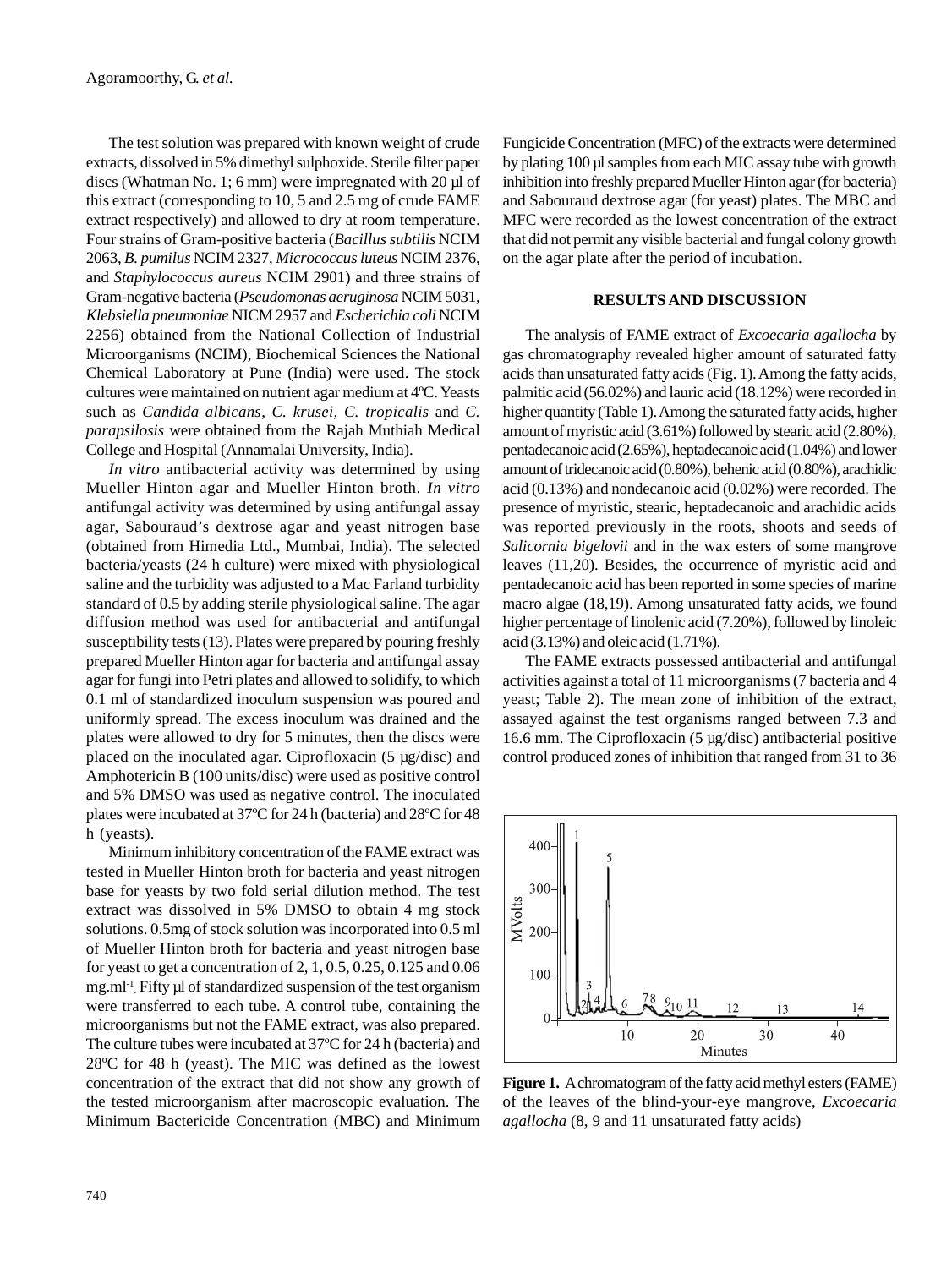| Peak<br>No. | Retention<br>time (min.) | Fatty<br>acid      | No. of<br>carbon<br>atom | Relative<br>percentage |
|-------------|--------------------------|--------------------|--------------------------|------------------------|
| 1           | 2.684                    | Lauric acid        | C <sub>12:0</sub>        | 18.12                  |
| 2           | 3.547                    | Tridecanoic acid   | C13:0                    | 0.80                   |
| 3           | 4.347                    | Myristic acid      | C14:0                    | 3.61                   |
| 4           | 5.646                    | Pentadecanoic acid | C15:0                    | 2.65                   |
| 5           | 7.034                    | Palmitic acid      | C <sub>16:0</sub>        | 56.02                  |
| 6           | 9.276                    | Heptadecanoic acid | C17:0                    | 1.04                   |
| 7           | 12.417                   | Stearic acid       | C <sub>18:0</sub>        | 2.80                   |
| 8           | 13.351                   | Oleic acid         | C <sub>18:1</sub>        | 1.71                   |
| 9           | 15.579                   | Linoleic acid      | C <sub>18:2</sub>        | 3.13                   |
| 10          | 16.847                   | Nondecanoic acid   | C <sub>19:0</sub>        | 0.02                   |
| 11          | 19.331                   | Linolenic acid     | C <sub>18:3</sub>        | 7.20                   |
| 12          | 23.17                    | Arachidic acid     | C20:0                    | 0.13                   |
| 13          | 34.524                   | Heneicosanoic acid | C21:0                    | ND                     |
| 14          | 43.272                   | Behenic acid       | 22:0                     | 0.80                   |

**Table 1.** Fatty acid composition of leaves of *Excoecaria agallocha.*

ND – Could not be detected; Saturated fatty acids - 85.99; Unsaturated fatty acids - 12.04; Unidentified acids - 1.97; Total - 100.0.

mm. Amphotericin B (100 units/disc) antifungal positive control produced zones of inhibition that ranged from 17 to 18 mm. The MIC of the FAME extracts were 0.125 mg/ml for *Bacillus subtilis* and *Staphylococcus aureus*; 0.5 mg for *Bacillus pumilus, Micrococcus luteus, Pseudomonas aeruginosa, Klebsiella pneumoniae, Candida albicans, C. krusei* and *C. parapsilosis;* and 1 mg for *Escherichia coli* and *Candida tropicalis*. These differences could be due to the nature and level of the antimicrobial agents present in the extracts and their mode of action on different test microorganisms (2).

The highest mean zone of inhibition of 16 mm and the lowest MIC value of 0.125 mg and MBC values of 0.25 mg were produced by FAME extract of *Excoecaria agallocha* against *Bacillus subtilis* and *Staphylococcus aureus*. We have reported a similar observation previously with the extracts of certain marine algae against *Bacillus subtilis, Micrococcus luteus, Staphylococcus aureus, Salmonella typhimurium, Pseudomonas aeruginosa, Klebsiella pneumoniae* and *Escherichia coli* as well as with the extract of *Ipomoea pescaprae* against *Bacillus subtilis*, *B. pumilus, Micrococcus luteus, Staphylococcus aureus, Pseudomonas aeruginoa, Klebsiella pneumoniae* and *Escherichia coli,* respectively (1, 4). Moreover, a previous study of liphophylic extracts derived from 15 different plant parts of *Pistacia vera* showed activity against *Escherichia coli, Enterococcus faecalis* and *Staphylococcus aureus* (12). Similarly, linoleic acid isolated from *Schotia brachypetala* displayed antibacterial activity against *Bacillus subtilis*, *Staphylococcus aureus*, *Klebsiella pneumoniae* and *Escherichia coli* (10). The bioactive fractions, linoleic acid and oleic acid from *Pelagonium* sp. possessed antibacterial activity against *Mycobacterium aurum* and *M.*

|  | Table 2. Antibacterial and antifungal activities of FAME extract of leaves of <i>Excoecaria agallocha</i> . |  |  |  |
|--|-------------------------------------------------------------------------------------------------------------|--|--|--|
|  |                                                                                                             |  |  |  |

|                     |                         | Mean zone of inhibition $(a (mm)^b)$     |      |                     |                | <b>FAME</b> extract |                           |                |
|---------------------|-------------------------|------------------------------------------|------|---------------------|----------------|---------------------|---------------------------|----------------|
|                     |                         | <b>FAME</b> extract                      |      | CP                  | AMP            |                     |                           |                |
| #<br>Microorganisms |                         | Concentration of the<br>$disc$ (mg/disc) |      | $5 \text{ mg/disc}$ | 100 units/disc | $MIC$ mg            | MBC/<br>MFC <sub>mg</sub> |                |
|                     |                         | 200                                      | 100  | 50                  |                |                     |                           |                |
| 1.                  | Bacillus subtilis       | 16.6                                     | 14.0 | 12.6                | 33.0           | NT                  | 0.125                     | 0.25           |
| 2.                  | <b>Bacillus</b> pumilus | 13.0                                     | 10.0 | 8.3                 | 36.0           | NT                  | 0.5                       |                |
| 3.                  | Micrococcus luteus      | 14.0                                     | 12.0 | 10.0                | 32.0           | NT                  | 0.5                       |                |
| 4.                  | Staphylococcus aureus   | 16.0                                     | 14.0 | 12.0                | 31.0           | NT                  | 0.125                     | 0.25           |
| 5.                  | Pseudomonas aeruginosa  | 11.0                                     | 9.0  | 7.6                 | 33.0           | NT                  | 0.5                       |                |
| 6.                  | Klebsiella pneumoniae   | 12.0                                     | 10.0 | 7.3                 | 34.0           | NT                  | 0.5                       |                |
| 7.                  | Escherichia coli        | 10.6                                     | 9.0  | 8.0                 | 31.0           | NT                  |                           | 2              |
| 8.                  | Candida albicans        | 12.3                                     | 10.0 | 8.3                 | NT             | 18.0                | 0.5                       |                |
| 9.                  | Candida krusei          | 12.0                                     | 10.0 | 8.0                 | NT             | 18.0                | 0.5                       |                |
| 10.                 | Candida tropicalis      | 11.0                                     | 9.0  | 8.0                 | NT             | 17.0                |                           | $\overline{c}$ |
| 11.                 | Candida parapsilosis    | 11.6                                     | 10.0 | 8.0                 | NT             | 17.0                | 0.5                       | 1              |

a – Mean of three assays; b – Diameter of zone of inhibition (mm) including disc diameter of 6mm; CIP-Ciprofloxacin antibacterial standard; AMP – Amphotericin-B antifungal standard; NT – Not tested.